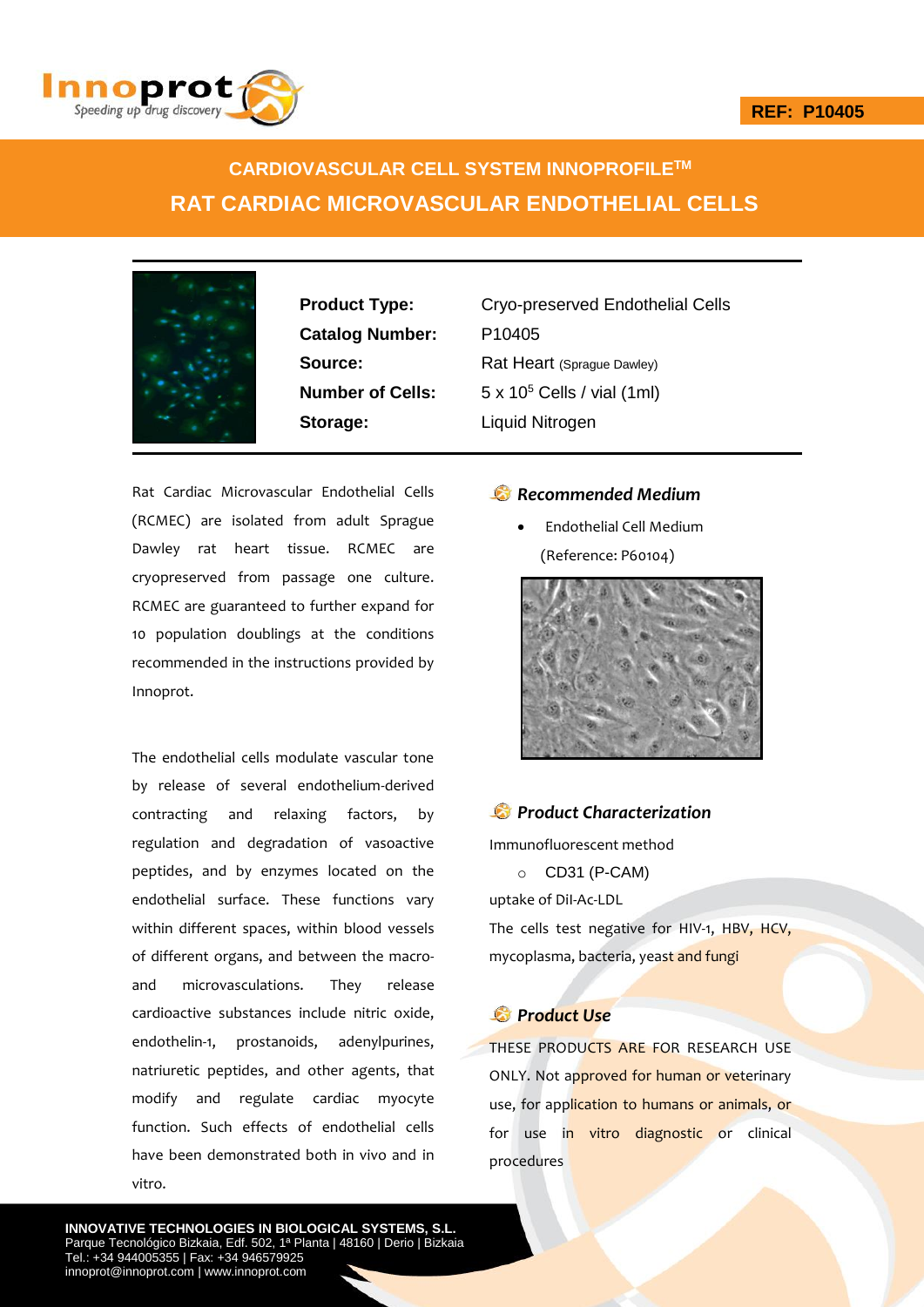

### **INSTRUCTIONS FOR CULTURING CELLS**

*IMPORTANT*: Cryopreserved cells are very delicate. Thaw the vial in a 37 ºC waterbath and return them to culture as quickly as possible with minimal handling!

#### **Set up culture after receiving the order:**

- 1. Prepare a fibronectin coated flask (2 μg/cm<sup>2</sup> , T-75 flask is recommended). Add 10 ml of sterile Dulbecco's phosphate buffered saline (DPBS, Ca++ and Mg++ free) to a T-75 flask and then add 150 μl of fibronectin stock solution (1 mg/ml, Sigma cat. no. F1141). Leave the flask in incubator overnight.
- 2. Prepare complete medium: decontaminate the external surfaces of medium and medium supplements with 70% ethanol and transfer them to sterile field. Aseptically open each supplement tube and add them to the basal medium with a pipette. Rinse each tube with medium to recover the entire volume.
- 3. Aspirate fibronectin solution and add 20 ml of complete medium to the flask. Leave the flask in the hood and go to thaw the cells. The fibronectin solution can be used twice.
- 4. Place the vial in a 37ºC waterbath, hold and rotate the vial gently until the contents are completely thawed. Remove the vial from the waterbath immediately, wipe it dry, rinse the vial with 70% ethanol and transfer it to a sterile field. Remove the cap, being careful not to touch the interior threads with fingers. Using a 1 ml eppendorf pipette gently resuspend the contents of the vial.
- 5. Dispense the contents of the vial into the equilibrated, fibronectin coated culture vessels. A seeding density of 10,000 cells/cm<sup>2</sup> is recommended. Note: Dilution and centrifugation of cells after thawing are not

recommended since these actions are more harmful to the cells than the effect of DMSO residue in the culture.

- It is also important that endothelial cells are plated in fibronectin coated flask that promotes cell attachment and growth.
- 6. Replace the cap or cover, and gently rock the vessel to distribute the cells evenly. Loosen cap if necessary to permit gas exchange.
- 7. Return the culture vessels to the incubator.
- 8. For best result, do not disturb the culture for at least 16 hours after the culture has been initiated. Change the growth medium the next day to remove the residual DMSO and unattached cells, then every other day thereafter. A healthy culture will display cobblestone or spindle shaped morphology, non-granular cytoplasm and the cell number will be double after two to three days in culture.

#### **Maintenance of Culture:**

- 1. Change the medium to fresh supplemented medium the next morning after establishing a culture from cryopreserved cells.
- 2. Change the medium every three days thereafter, until the culture is approximately 70% confluent.
- 3. Once the culture reaches 70% confluence, change medium every other day until the culture is approximately 90% confluent.

**INNOVATIVE TECHNOLOGIES IN BIOLOGICAL SYSTEMS, S.L.** Parque Tecnológico Bizkaia, Edf. 502, 1ª Planta | 48160 | Derio | Bizkaia Tel.: +34 944005355 | Fax: +34 946579925 innoprot@innoprot.com | www.innoprot.com